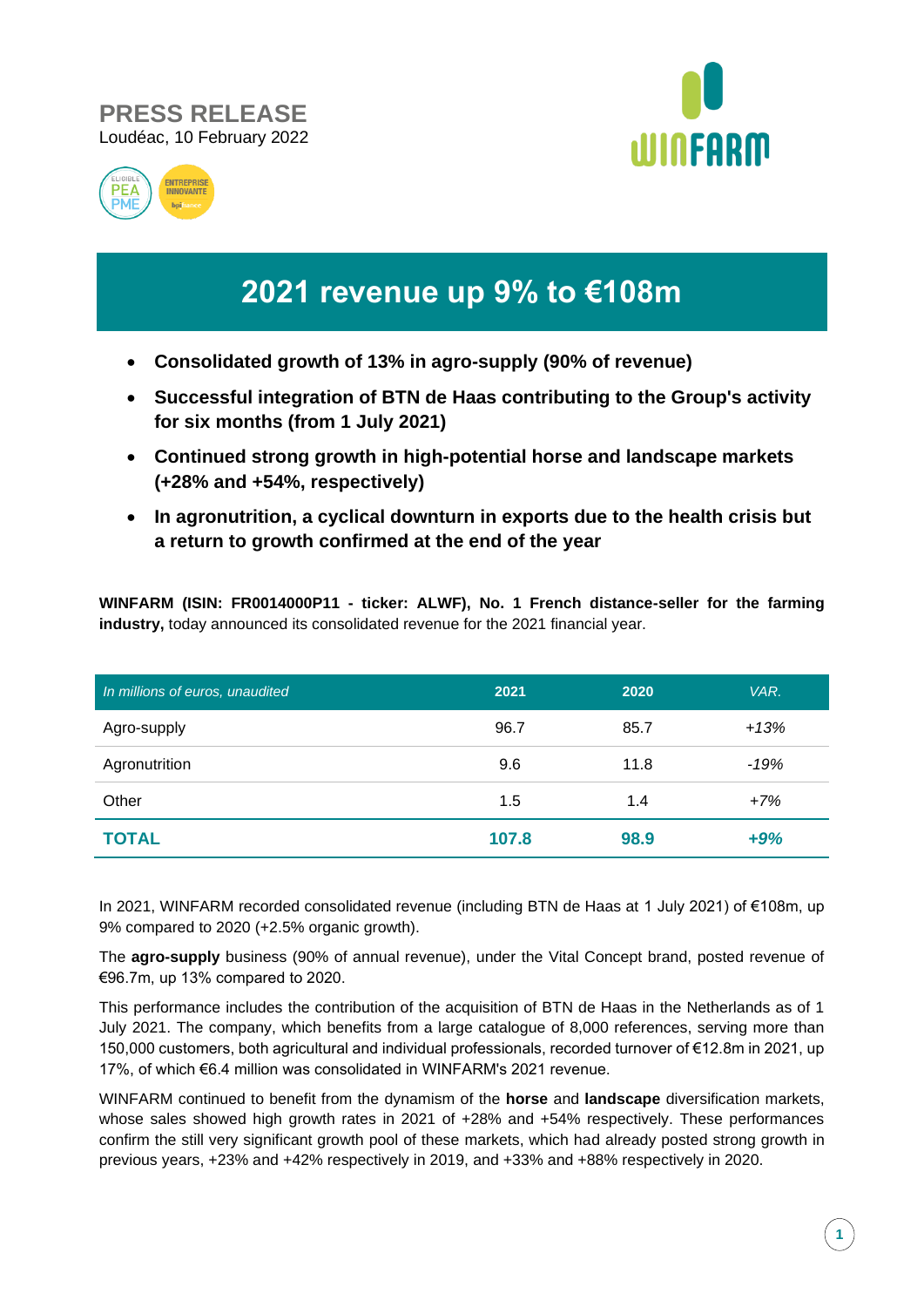

Internationally, agro-supply sales in Belgium also continued to show strong momentum, up 22% to €2.4m over the financial year, after an already high growth rate of 27% in 2020.

The **Agronutrition** activity (9% of yearly turnover), under the Alphatech brand, recorded sales of €9.6m, which were down due to the economic context, notably the impact of the health crisis including travel restrictions still in place in most countries and causing constraints on trade outside France over the period, while Alphatech generates over 50% of its sales internationally.

The arrival of a new operational division of Alphatech in H1 2021 to boost nutrition sales, combined with the easing of certain health restrictions in the second half of the year, enabled growth to return over the last two months of the year, although not yet significantly enough to offset the decline over the year.

#### **Strong performance of expected gross margin in 2021 but an increase in structural costs, which should weigh on EBITDA**

Building on the trust placed in it by its customers and the high quality of its catalogue, WINFARM was able to pass on the increase in commodity prices recorded in 2021 to its sales prices, enabling it to anticipate the maintenance of its consolidated gross margin rate in 2021.

In addition to the effect of the context-related decline in Nutrition activity, which has a high contribution to the margin, the 2021 financial year will also include new overhead costs of around €1.2 million, leading the Group to estimate lower consolidated EBITDA compared to adjusted EBITDA<sup>1</sup> in 2021 (adjusted for sports sponsoring costs and image rights), which came to €6.0m:

- Launch of a 13th month starting in 2021 for Vital Concept employees  $2$ ;
- Increase in the amount of profit-sharing distributed to employees linked to the profitability growth in 2021;
- Miscellaneous fees and commissions related to the deployment of the external growth strategy.

#### **For financial year 2021, the Group nevertheless anticipates a strong rise in its reported consolidated EBITDA and its net profit compared to 2020.**

#### **Outlook**

2021 enabled WINFARM to take another important step in its European conquest strategy by establishing itself as a major player in the Netherlands, one of the key agricultural and livestock markets in Europe with the acquisition of BTN de Haas.

As early as 2022, the successful integration of the Dutch company will provide an initial catalogue of common products. WINFARM will also capitalise on the cultural and linguistic proximity of the Netherlands with Flanders to develop its sales in Flemish Belgium.

In the nutrition business, the growth recorded at the end of the year, the resumption of operations by experienced management and the gradual lifting of health restrictions have made the Group confident in a rebound in sales momentum this year. In its plan, the Group will rely on the food supplement production plant, whose construction is expected to be launched soon and which is expected to contribute to the nutrition activity from 2023.

*<sup>2</sup> See press release of 7 April 2021*



*<sup>1</sup> WINFARM recalls that the Group has sponsored a professional cycling team under a 3-year contract. In 2020, WINFARM reported on adjusted EBITDA, restated for these costs, for the purpose of presenting the Group's economic performance without taking these specific expenses into account. From 2021, the sponsorship agreement will become a partnership agreement (€400k/year). The Group has decided to return to an EBITDA without restatement for the sake of readability of its financial statements from now on to ensure comparability with respect to the EBITDA target it has set for 2025.*